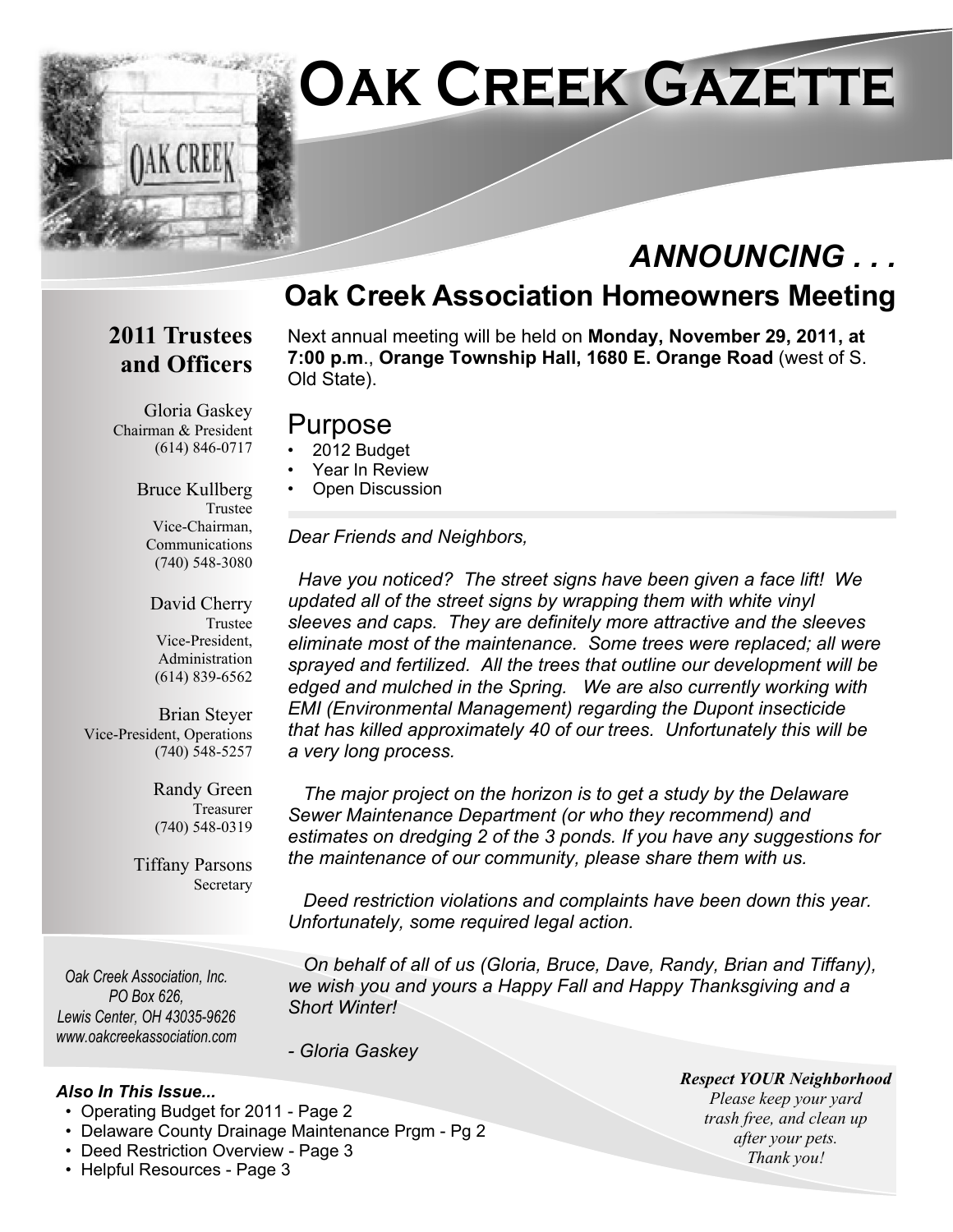## TREASURER'S REPORT

Invoices for 2012 dues will be mailed in January in the amount of \$150.00.

Payment is due by February 15, 2012. Payment can be made by check, cash, money order or via the Internet through Paypal, which is accessible via our website @ www.oakcreekassociation.com.

As you know, by virtue of owning property in Oak Creek, you are automatically a member of the Oak Creek Association. Association dues, like real estate taxes, are assessed on and directly tied only to the property and subject to similar collection processes. In other words when you purchase a home, it comes with dues and taxes. Payment of dues is not contingent on any other factor. Please pay your 2012 dues upon receipt of your invoice. Please contact your trustees or treasurer if you have any questions or concerns. Thank you.

#### 2012 Budget **YTD** \$57,000 32,400 6,700 12,400 5,500 57,000 (\$0) REVENUES: Dues & Other **EXPENSES**  Landscaping Fountains Generals & Administrative - (legal, insurance, supplies, postage, etc.) **Utilities**  Total Expenses NET Oak Creek Association Operating Budget 2011

Please access our web site for a complete line by line overview of the budget.

This year's **Annual Neighborhood Garage Sale** was held June 17th and 18th from 9am to 4pm each day. Once again, many of our neighbors



participated and took advantage of our local advertising which was shared with several other local neighbors. Cost was only \$3.00 per home, and the fee was used to help offset advertising in local

newspapers, plus the cost of signs. The Garage Sale is sponsored by your association.

**Pets:** We need to address the persistence of residents walking their dogs and allowing them to defecate in the area around the Pond on Cottonwood or in neighbor's yards. Any association resident can have a dog owner cited for trespassing if the dog does its business on that resident's property. Residents who clean-up after their pet are appreciated. Also be reminded that dogs must be on a leash.



## **Delaware County Drainage Maintenance Program**

The Oak Creek Association sent out a Delaware County Ditch Petition with your Association due's earlier this year. As a property owners in Oak Creek, you were asked to indicated whether you were in favor or not in favor of the neighborhood becoming part of the maintenance program. We received petitions which have been submitted to the Delaware County Engineer. Updates will be posted on our website.

**Overview:** The cost to repair our existing drainage system, to include basins (retention and detention), storm sewers, curb inlets, manholes, open ditches, swales, and floodways, could run thousands to tens of thousands of dollars and could be bourn by individual homeowners as well as all. Costs are paid for by lot owners through an assessment procedure. Assessments are collected in conjunction with property taxes as a special assessment, and are paid to the County Treasurer. A separate account is created for each subdivision, and the money collected is dedicated for use only within the subdivision area from which it was collected. The drainage maintenance assessment can be compared to insurance. Maintenance will keep storm water systems functioning at their designed level, and, should a failure occur, repairs can be made. All maintenance projects are reviewed every six years by the County. This review is done at an open meeting and public comments are welcomed. Additional information about this program is available at delawareswcd.org Again, results will be posted on results will be posted on oakcreekassociation.com.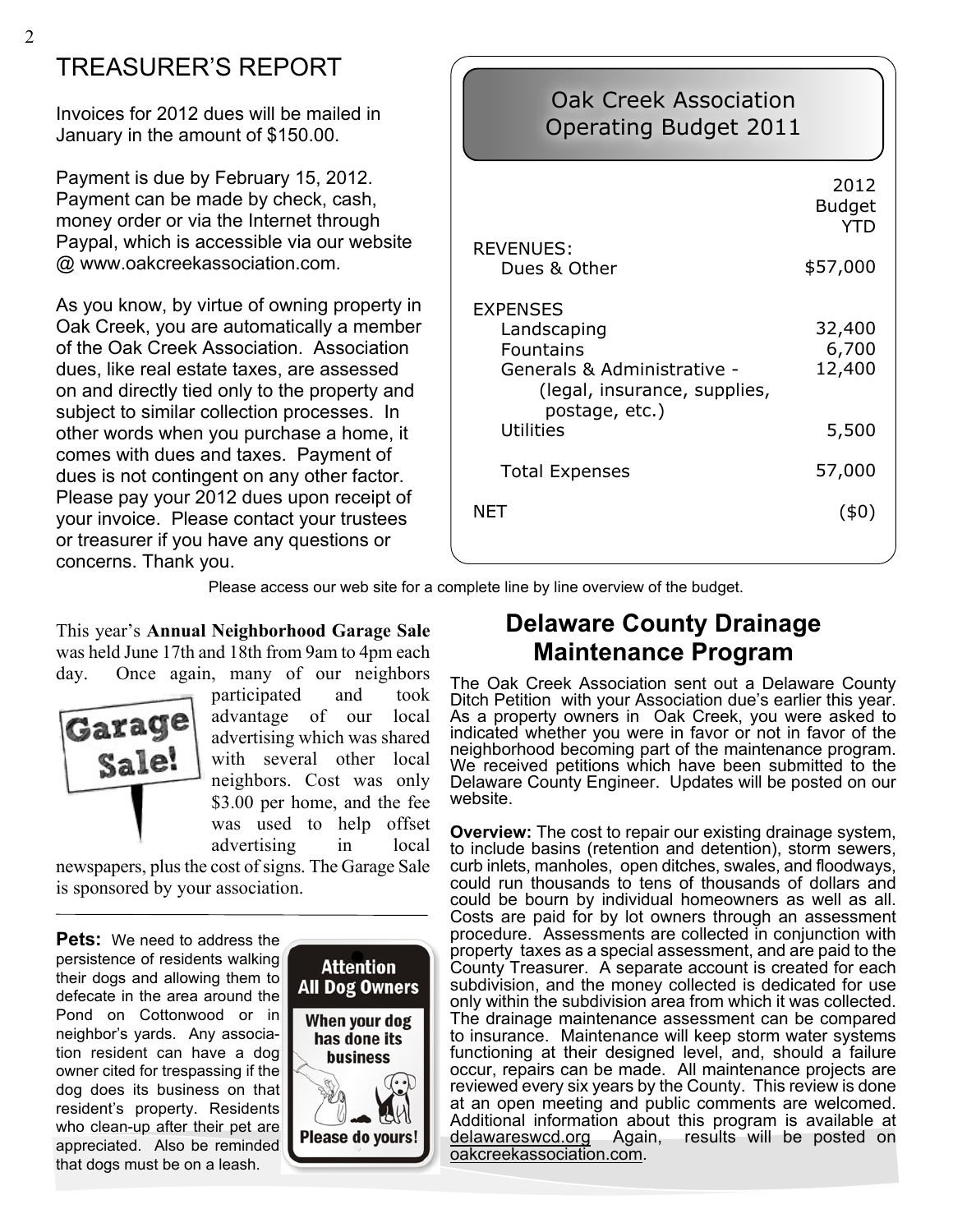# DEED RESTRICTIONS OVERVIEW 3

If you do not have a copy of your deed restrictions, you can access them from our web site at www.oakcreekassociation.com. It is very important to review the deed restrictions before building, planting, fencing, etc. In addition to the deed restrictions, Orange Township has additional restrictions that should be checked for your own

protection (call 740-548-5430 x 124). If you have any questions, the trustees will gladly address or assist with your concerns. We do require that any complaints regarding deed restrictions violations (1) provide the nature of the violation, (2) provide the property address, and (3) be put in writing and mailed or emailed to us. If you wish to receive a response from us, include your name, address, and phone number so we can contact you in a formal manner. Below are Do's and Don'ts:

#### **QUICK GUIDE TO WHAT WE MUST DO AND WHAT WE CANNOT DO**

- Cut your grass and clean up clippings afterwards.
- Treat your lawn for feeds (crabgrass, dandelions, clover, etc.).
- Maintain planting beds. No beds overgrown with weeds and no planting allowed to grow out of control.
- Cannot have campers, trailers, boats, RV, or commercial vehicles in the driveway or on the street more than 24 hours in a month.
- No undrivable vehicle can be in front of premises for more than 7 days.
- No outdoor clothes drying.
- No trash receptable in view of public from street or abutting properties. Trash is not to be put out prior to the evening before - this would be Thursday (except holidays, then Friday), and after 6:00 p.m. For pick up next day. Trash is NOT to be put on the side walks. It is also recommended that if a storm or high winds are pending, do not put trash out until the storm passes, keeping your trash from blowing all over the neighborhood. Promptly remove empty trash receptacles from sight along with any remaining items.
- No street trees. Trees cannot be planted between the sidewalk and the street.
- No sheds or storage structures.
- Fencing must meet your specified deed restriction.
- No trade, business or commercial activity shall be conducted on any lot, nor shall anything be done which may become an annoyance or nuisance to any of the owners of any lot in the subdivision.
- No painting, repairs, or structures, etc., are allowed which may be viewed as an eyesore to any of the owners of any lot in the subdivision. (This is the reason the builders had restrictions on all buyers as to the colors they were allowed to choose for siding, shutters, doors and roofs.

Please access our website @ www.oakcreekassociation.com for a complete overview of your deed restrictions.

#### **Resources**

• Ohio's Foreclosure Prevention Effort - Information on resources and assistance available to renters and homeowners facing foreclosure created by the State of Ohio. www.savethedream.ohio.gov

• Senior Citizens Inc. of Delaware County - To provide motivating activities to help active older adults remain a vital part of Delaware County through education, recreation, socialization, exercise, and wellness. www.delawareseniorcenter.org • Wondering what outdoor activities are scheduled for parks in Delaware County this fall and winter? How do you report a pot hole? Where do you file permits or licenses? For this and more, access www.delawareohio.net.

**Our Association Web Site** *-* Keeping in touch with your **Oak Creek Homeowners' Association** and up-to-date on neighborhood happenings just a click away on your computer. Access new features such as local news, current real estate listing and statistics for our neighborhood, previous newsletters and minutes from meetings, legal documents, file a complaint, plus much more! Many of the Internet links found in this newsletter are available on our web site. All this and more is available 24 hours a day, 7 days a week at www.oakcreekassociation.com.